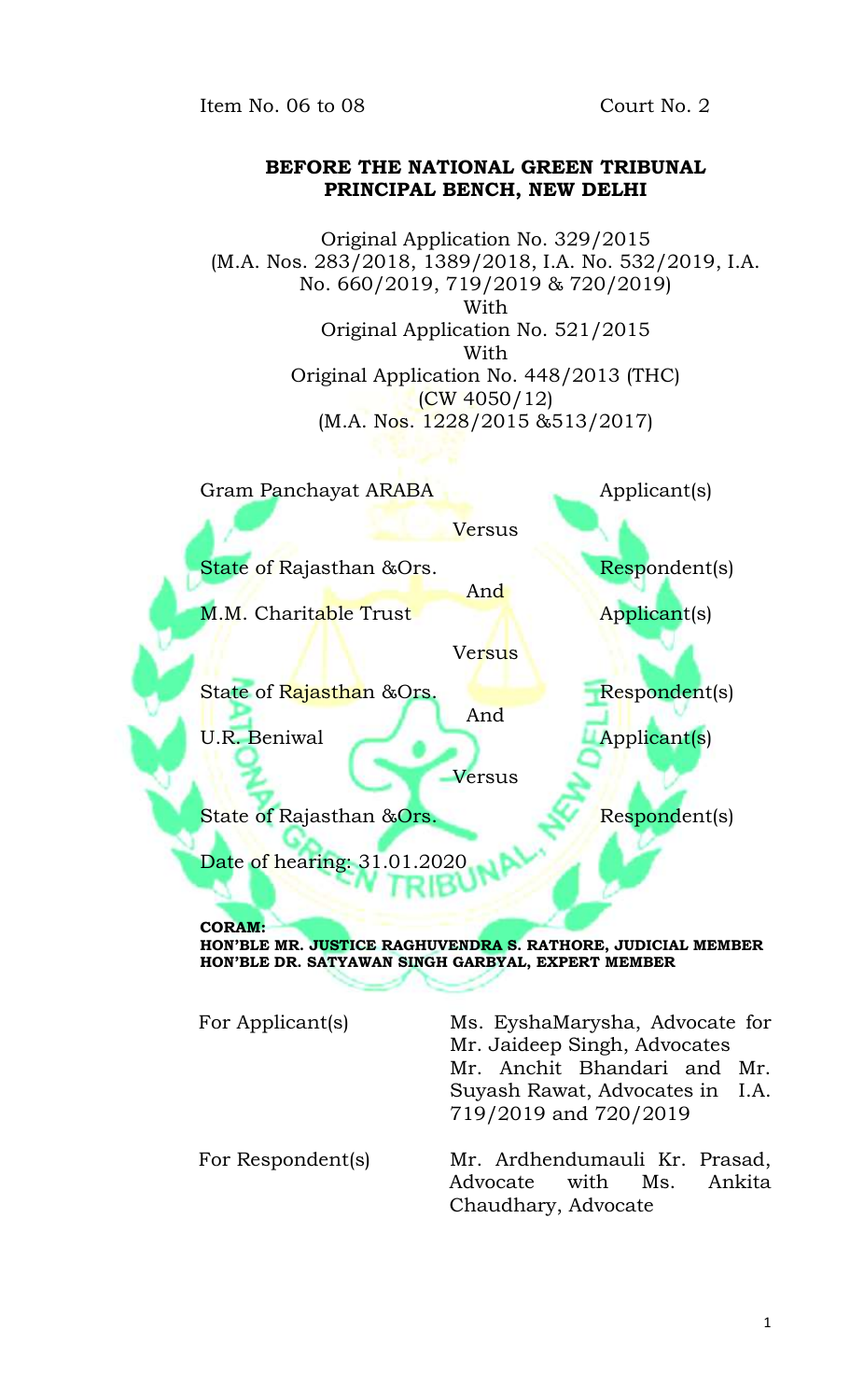Mr. Pinaki Misra, Sr. Advocate with Mr. Adhiraj Singh, Advocate Mr. Raj Kumar, Advocate Mr.Krishan Kumar Singh, Advocate Ms. Sneha Ravi Iyer, Advocate for Ms. Padhmalakshmi Iyengar, AAG Mr. Sanjay Jha, SRM., RIICO, Jodhpur with Mr. Praveen Choudhari, RLO RIICO Mr. RishabhSancheti, Advocate Mr. Sunil K. Panwar, Regional Director, CGWA, Jaipur Mr. Anuj Bhandari, Advocate.

## **ORDER**

The Learned Counsel for CGWA submits that in compliance of the order dated 15.01.2020 an affidavit of Regional Director, CGWA has been filed by email. However, due to some error the affidavit is not on record. Therefore, the Learned Counsel is directed to place a hard copy of the affidavit on record immediately. However, he has submitted that they have inspected all units which are 1125 in number, which could be done because of the help rendered by STF constituted by Tribunal. Further he has submitted that 58 units were found extracting under ground water illegally which are sealed.

The Learned Counsel for CPCB submits that they have inspected 19 locations which include the one pointed out by the ISRO regional officer Jodhpur and have collected samples. The testing of the samples is under process. Though the CPCB has filed an interim report they seek short time to file a final report by 10<sup>th</sup> February, 2020.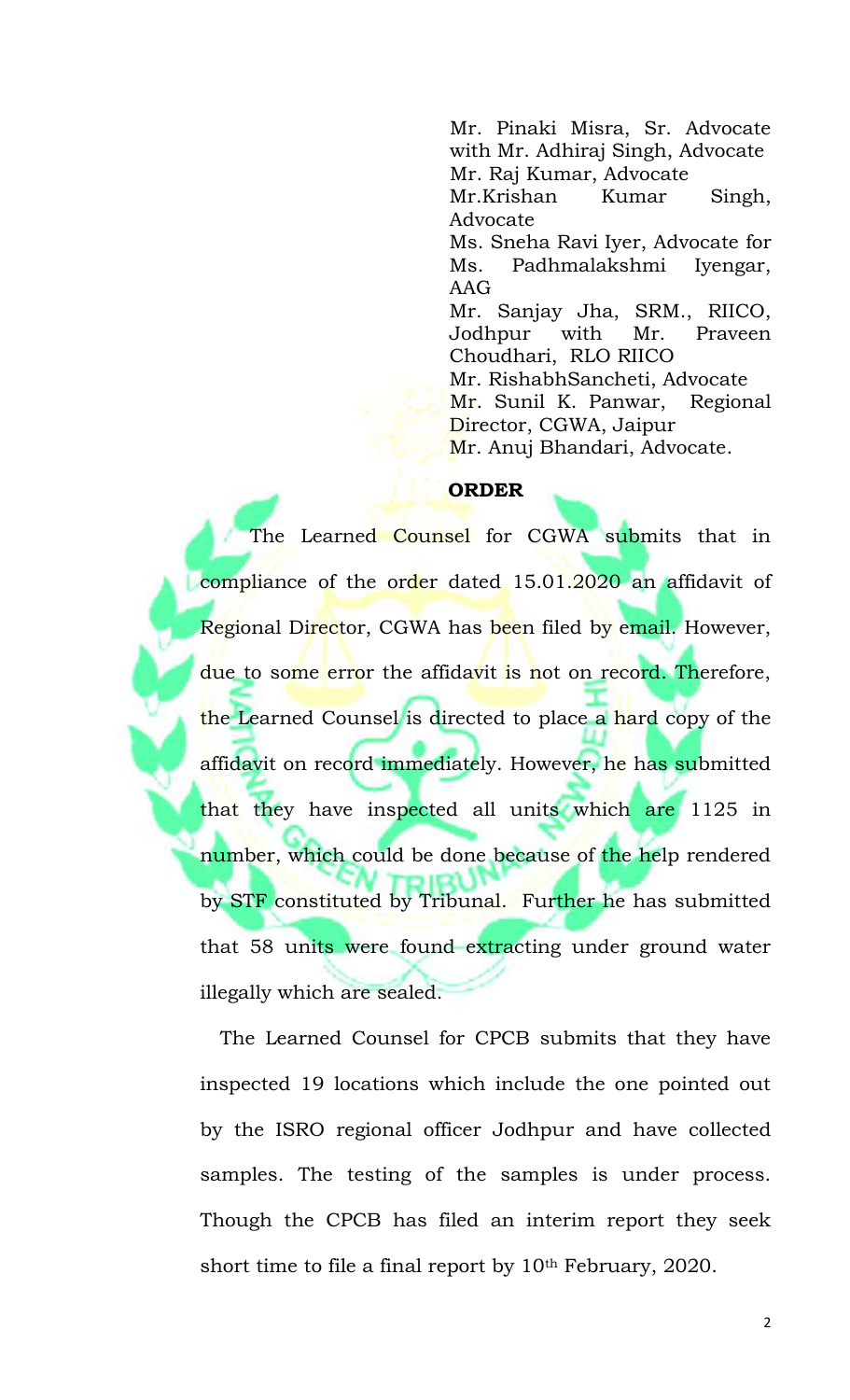A progress report dated 29.01.2020 has been filed by STF. A perusal of the said report reveals that it is not complete, as for instance, it is mentioned therein that total number of FRI registered are 35 and after conducting investigation charge-sheet have been filed in respect of 35. But the report does not clearly gives out, in which report the investigation is still pending. Moreover, we find that the progress of the STF is very slow as since its inception in May, 2019 only 554 units have been checked whereas total units existing are 1125.

We direct the Additional DGP, Traffic to expedite the checking of the units and complete the same by end of February, 2020.

An affidavit cum action taken report has been filed by Rajasthan State Pollution Control Board. According to it, the officials of SPCB stated inspection between 26.01.2020 to 28.01.2020. They have inspected 25 textile units which were identified as defaulters by the STF and against which the FIR had been registered. The Board shall proceed further to inspect the remaining 10 units against whom FIR have already been filed by STF.

Further, it is mentioned in the affidavit that on the basis of the inspection issued directions on 29.01.2020 for closure and disconnection of electricity under Section 33 A of Water (Prevention and Control of Pollution) Act, 1974 have been passed to all the 24 units which are running in